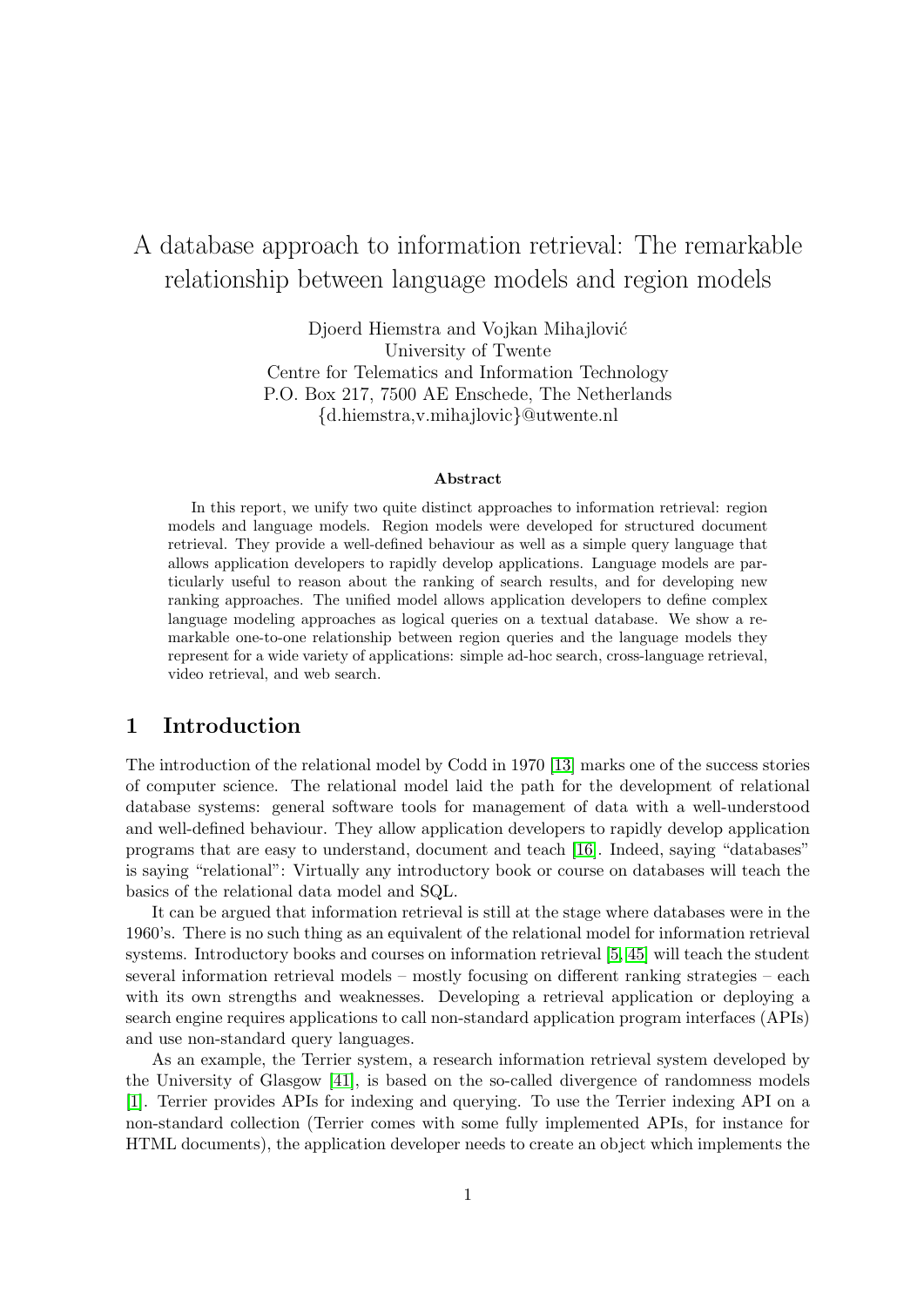collection interface. This will find all the files it has to process, and opens each one to create a document object which identifies which tags (or other byte sequences) act as document delimiters. Applications programs that work with this setup will be logically impaired if the file locations or document format (for instance the XML DTD) need to be changed. Or, in analogy with Codd's [\[13\]](#page-13-0) analysis of the database systems from the 1960's: The retrieval system does not provide *access path independence*.

As another example, the Lemur toolkit [\[40\]](#page-14-2) is a research retrieval system that is specifically designed to support research in language modeling [\[24,](#page-13-2) [36,](#page-14-3) [43\]](#page-14-4). The toolkit supports a broad range of different applications of information retrieval such as ad hoc retrieval, distributed retrieval, cross-language retrieval, etc. Lemur supports at least four different index types, each supporting different kinds of queries. For instance, some indexes include word positions to allow proximity queries, whereas others only allow very basic functionality. Application programs that work with one kind of index might be logically impaired if the index type is changed. In analogy with Codd [\[13\]](#page-13-0), the retrieval system does not provide indexing independence. [1](#page-1-0)

In the past, we have used systems like Terrier and Lemur to research new applications of information retrieval technology such as cross-language retrieval [\[23\]](#page-13-3), web retrieval [\[28\]](#page-13-4), and video shot retrieval [\[25\]](#page-13-5). To develop such retrieval approaches, it was necessary to reimplement parts of the existing system: reimplementing APIs, introducing new APIs, introducing new query languages, and even introducing new indexing and storage structures. In this report, we present a framework that supports all such approaches by means of a simple yet powerful query language (similar to SQL or relational algebra) that hides the implementation details of retrieval approaches from the application developer. As such, the system provides access path independence and indexing independence.

There have been other attempts to develop approaches to information retrieval that provide data independence. For instance, Schek [\[49\]](#page-15-0) describes methods for integrating databases and information retrieval systems where application programs and queries are not aware of access paths and indexes. Fuhr [\[19\]](#page-13-6) describes a layered system design for information retrieval systems following the ANSI/SPARC model [\[55\]](#page-15-1), distinguishing a physical (internal) layer, a conceptual layer and an external layer. The system might process queries in several ways, such as directly by an index, or by using an index as a filter with an additional scan of the filtered results. Probabilistic relational algebra or probabilistic Datalog (see [\[18\]](#page-13-7) for an overview) might serve as conceptual query languages in such systems. An example of a system that implements this approach is HySpirit [\[21\]](#page-13-8). In this report we introduce an alternative for probabilistic relational algebra and probabilistic Datalog that is much closer to existing models of information retrieval.

#### 1.1 Region models

Motivated by the data independence issues described above, Burkowski [\[11\]](#page-12-2) proposes a mathematical framework which he called the containment model that operates on sets of contiguous extents. We will call extents regions in this report, and the model region model. A region might be a word, a phrase, a text element such as a title, or a complete document. Burkowski's model comes with a small number of basic operators on sets of regions, the most important ones being SN (select narrow) and SW (select wide). A search for chapters

<span id="page-1-0"></span> $1\text{Cod}\ 1\text{d}$  identified one more type of data independence: ordering independence. As textual data is inherently ordered we are not concerned with ordering independence.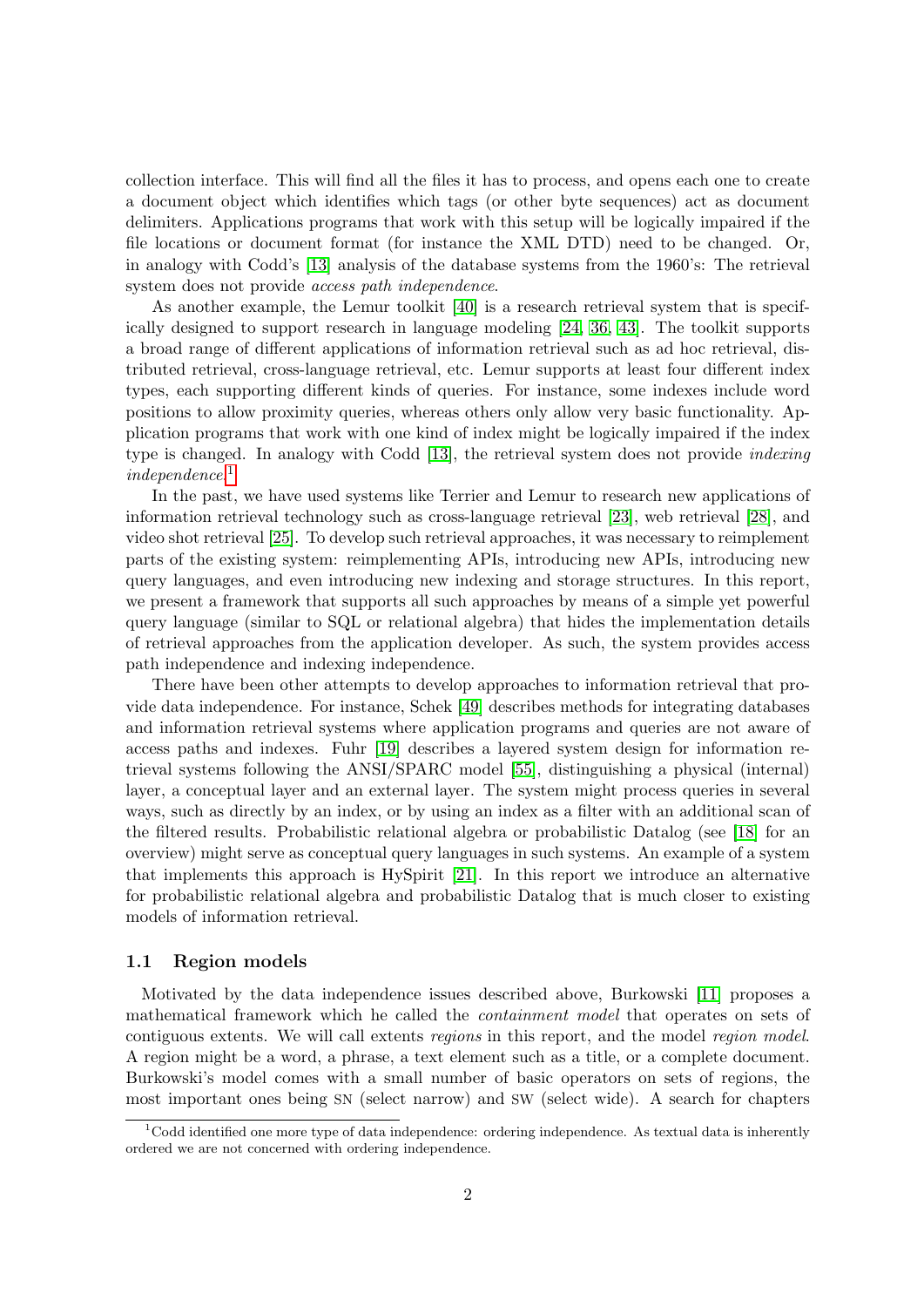containing the word "databases" would be expressed as <chapter> SW databases, and if the application program only needs to put the chapter's title on the screen, the query would be <chapter title> SN (<chapter> SW databases). In Burkowski's framework, the application program does not know how a text collection and its index facilities are managed. The complexity of the retrieval system is encapsulated in a module that only responds to simple command strings like the ones above. Similar frameworks are introduced by Salminen and Tompa [\[47\]](#page-15-2), Clarke et al. [\[12\]](#page-12-3), Baeza-Yates and Navarro [\[4\]](#page-12-4), Consens and Milo [\[14\]](#page-13-9), and Jaakkola and Kilpelainen [\[26\]](#page-13-10). We will call the models underlying these approaches region models in this report.

Unlike Codd's relational model for databases, the region models above did not have a big impact on the information retrieval research community, nor on the development of new retrieval systems. The reason for this is quite obvious: region models do not explain in anyway how search results should be ranked. In fact, most region models are not concerned with ranking at all; one might say they  $-$  like the relational model – are actually data models instead of information retrieval models. Region model approaches that do address ranking, like Burkowski's model [\[11\]](#page-12-2) and the approach by Masuda et al. [\[32\]](#page-14-5), only include it as an after-thought: Retrieve first, then rank with some standard retrieval model such as a vector space model using *tf.idf* weights [\[48\]](#page-15-3).

## 1.2 Language models

If anything, an approach to information retrieval has to address the ranking of search results. Ranking is the single most important feature of a search engine, and information retrieval modeling almost exclusively focuses on ranking (see e.g. [\[5,](#page-12-0) Chapter 2]). Traditionally, developing ranking strategies involves engineering, fitting and tuning term weighting approaches to improve experimental results [\[48\]](#page-15-3), although there are some notable exceptions, for instance the probabilistic model by Robertson and Sparck-Jones [\[46\]](#page-14-6). A more recent approach that does not require lots of fitting and tuning are statistical language models for information retrieval [\[24,](#page-13-2) [36,](#page-14-3) [43\]](#page-14-4). Language models assign a probability to a piece of text. They are built for each document: Each document model assigns a probability to a text query, and documents are ranked accordingly. Language models have been applied to a wide variety of retrieval problems, such as simple ad-hoc search [\[24,](#page-13-2) [27,](#page-13-11) [36\]](#page-14-3), cross-language retrieval [\[7,](#page-12-5) [23,](#page-13-3) [30,](#page-14-7) [56\]](#page-15-4), video retrieval using speech transcripts [\[15,](#page-13-12) [25\]](#page-13-5), and web search [\[27,](#page-13-11) [28,](#page-13-4) [39\]](#page-14-8). Examples of these applications will be shown in Section [3.](#page-5-0)

## 1.3 Unifying region models and language models

In this report we introduce an approach to information retrieval that fully integrates region models and language models. The approach allows application developers to define complex language modeling approaches as logical region queries on a textual database. We show a remarkable one-to-one relation between region queries and the language models they represent for the four retrieval problems mentioned above: ad-hoc search, cross-language retrieval, video retrieval, and web search. The report is organised as follows. In Section [2](#page-3-0) we introduce the combined region/language model. Section [3](#page-5-0) illustrates the application of the model by relating probability measures to region queries. Finally in Section [4](#page-10-0) we present future work and relate the approach to current work on XML query languages and XML database systems.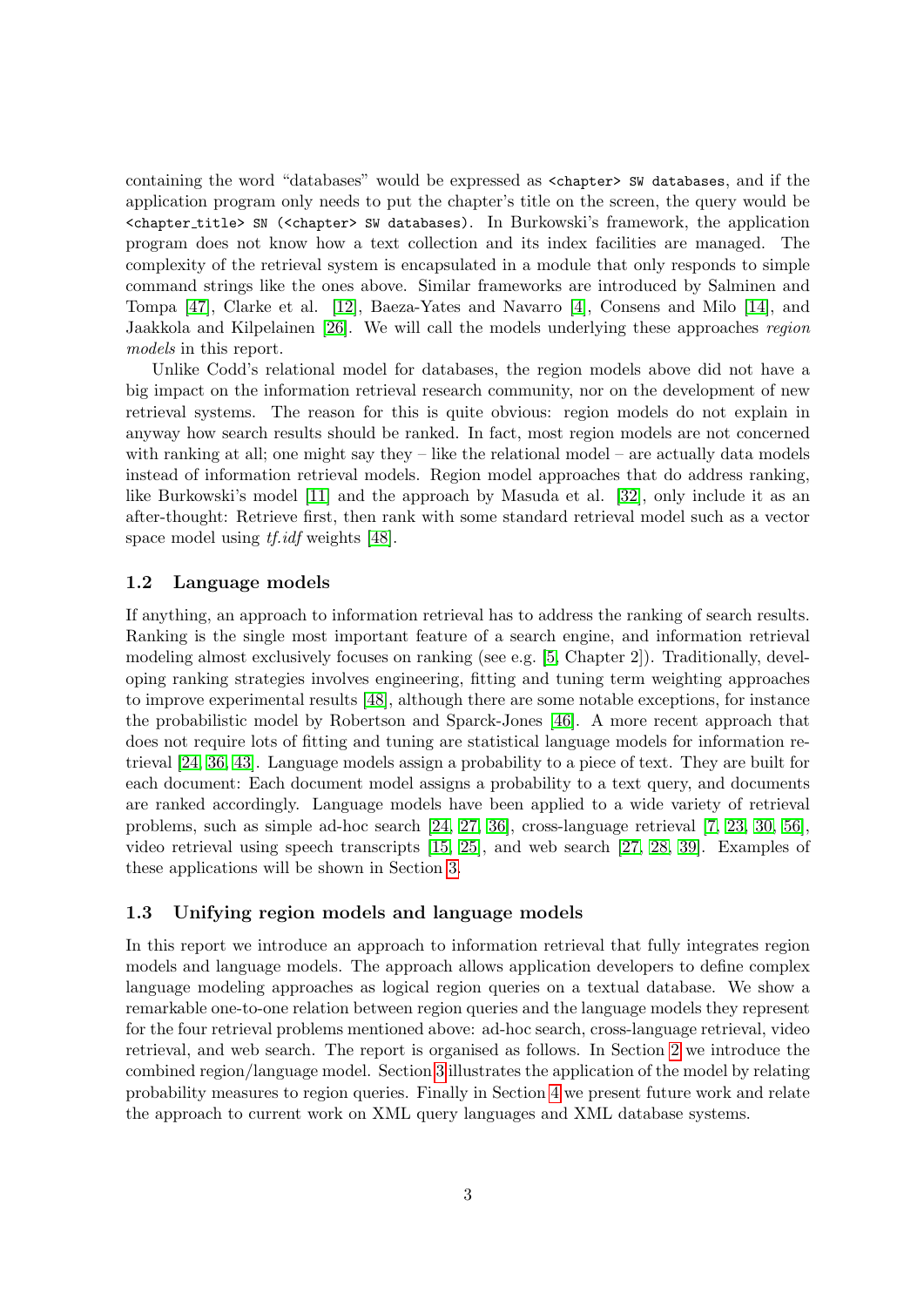# <span id="page-3-0"></span>2 A region model for text databases and a query language

This section briefly introduces the unified region/language model. The definitions closely follow Burkowski's model [\[11\]](#page-12-2), which we extend with region scores similar to the score region algebra we used for XML information retrieval [\[31\]](#page-14-9).

A textual database consists of a finite sequence of words  $w_1, w_2, \dots, w_{n-1}$ , where  $w_i$ is used to denote the word on position  $i$  in the database. Additionally, the textual database consists of a hierarchy of text elements. Both words and elements are identified by the word positions in the database. Text elements are sequences of words that have a particular significance in the database. For example, a database with recipes will have text elements "ingredients", "quantities", "instructions", etc., typically marked up as XML.

A scored region r is defined by two integers r.start and r.end  $(1 \leq r.start \leq r.end \leq n)$ , and a float r.score  $(r.score > 0).^{2}$  $(r.score > 0).^{2}$  $(r.score > 0).^{2}$  The integers start and end represent respectively the position of the first word that belongs to the contiguous region, and the position directly following the last word that belongs to the region. A region might be a text element, but also any other contiguous sequence of words. Note that the region  $(i, i + 1, s)$  includes one (and only one) word  $w_i$  with a score s.

Retrieval from the textual database is done with a simple query language consisting of words, elements and five basic **operators**: CONTAINING, CONTAINED BY, SCALE, AND, and OR. The language defines an algebra on sets of scored regions. Unlike Burkowski's model [\[11\]](#page-12-2), there are no additional constraints on sets of regions. We will now one-by-one define the language primitives in a rather informal way. For convenience, Figure [1](#page-4-0) contains a more formal definition of the operators using SQL.

- **A** word A single word, for example the query banana, produces a set of regions  $R$ , where each region  $r \in R$  defines a position of the word in the textual database; r.start being the position on which the word occurs,  $r.end = r.start + 1$ , and  $r_score = 1$ .
- An element A single element, for instance the query  $\langle$ recipe> produces a set of regions R, where each region  $r \in R$  is tagged as "recipe", r.start being the position of the first word of the XML element, r.end being the position following the last word of the XML element, and  $r \textit{.score} = 1$ .
- $R_1$  CONTAINING  $R_2$  The operator CONTAINING takes two sets of regions  $R_1$  and  $R_2$ , and produces the subset of regions from  $R_1$  that contain at least one region from  $R_2$ . For instance, the query <recipe> CONTAINING banana produces all regions tagged as "recipe" that contain at least one occurrence of "banana". Inspired by language models, each "recipe" region is scored by the number of occurrences of "banana" in the region, divided by the length of the region (measured as  $r.end - r.start$ ). Occurrences of "banana" are weighted by their length and by their score (of course, in the example query both length  $= 1$  as well as score  $= 1$ ; see Figure [1.](#page-4-0)
- $R_1$  CONTAINED BY  $R_2$  The operator CONTAINED BY takes two sets of regions  $R_1$  and  $R_2$ , and produces the subset of regions from  $R_1$  that are at least contained by one region from  $R_2$ . For instance, the query  $\langle$ ingredient> CONTAINED\_BY  $\langle$ recipe> produces all ingredients that belong at least to one recipe. If a region from the left-hand side of the expression is nested in more than one region from the right-hand side of the expression, then the

<span id="page-3-1"></span><sup>2</sup>We intentionally use a notation that is close to that of the relational data model; see also Figure [1.](#page-4-0)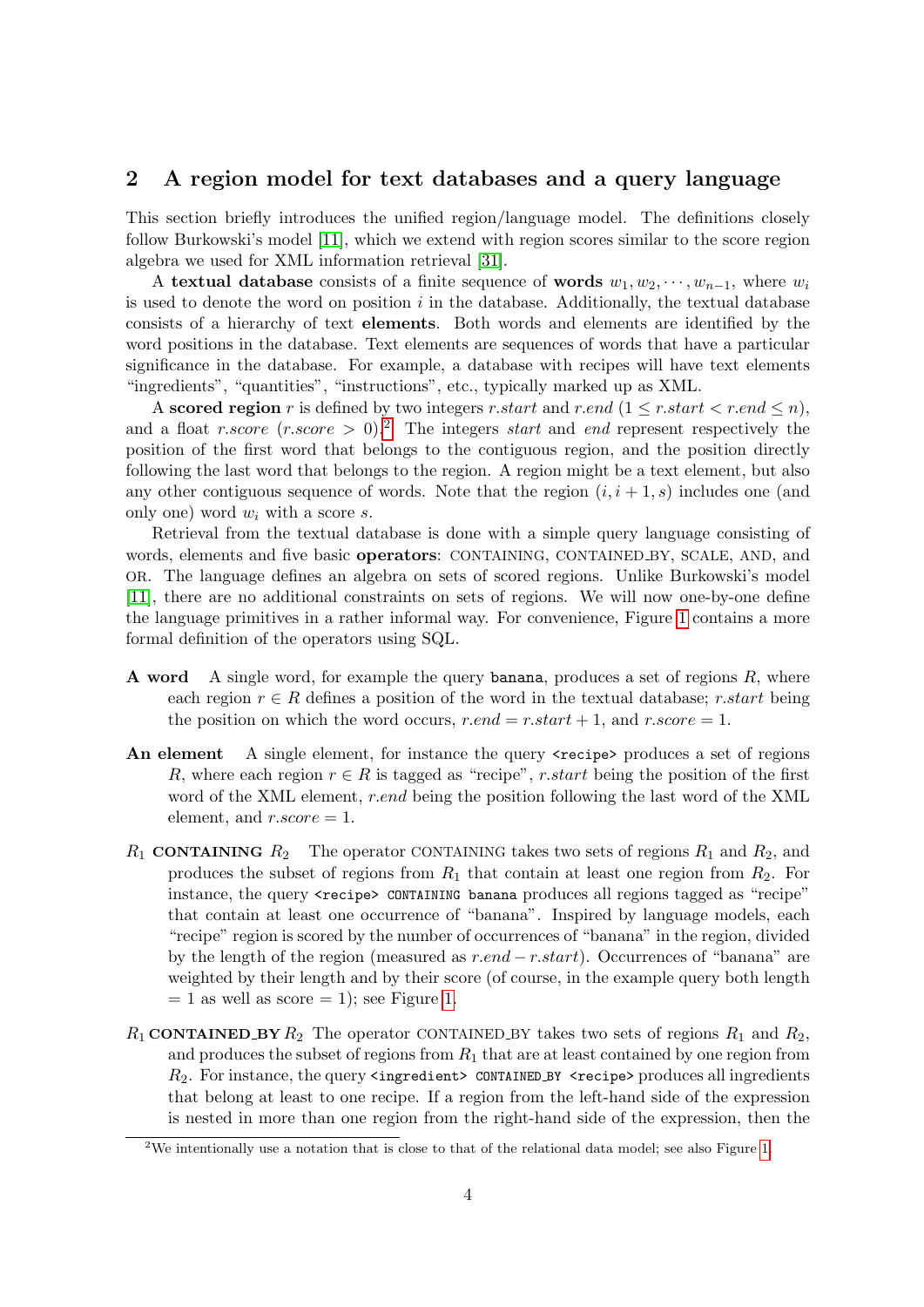scores of those regions are added. This will be used in the next section to express the linear combination of several language models; see Figure [1.](#page-4-0)

- f **SCALE** R The operator SCALE takes a float f and a set of regions R and produces all regions from R where each region  $r \in R$  is scored as  $f \cdot r \cdot score$ . For instance, the query 0.2 SCALE banana produces the set of regions with the positions of the word "banana" all with a region score of 0.2; see Figure [1.](#page-4-0)
- $R_1$  AND  $R_2$  The operator AND takes two sets of regions  $R_1$  and  $R_2$ , and produces only those regions that are both in  $R_1$  and  $R_2$ , i.e., the intersection of both sets when ignoring the region scores. Each region in the result is scored by multiplying its scores in  $R_1$  and  $R_2$ . For instance, the query (<recipe> CONTAINING banana) AND (<recipe> CONTAINING apple) produces all regions tagged as "recipe" that contain both the word "banana" and the word "apple", scored by the product of the scores of the respective regions; see Figure [1.](#page-4-0)
- $R_1$  OR  $R_2$  The operator OR takes two sets of regions  $R_1$  and  $R_2$ , and produces those regions that either are in  $R_1$ , or in  $R_2$ , i.e., the union of both sets when ignoring the region scores. For instance, the query (<recipe> CONTAINING sugar) OR (<recipe> CONTAINING sweet) produces all regions tagged as "recipe" that contain either the word "sugar" or the word "sweet" (or both). Regions keep their score, unless both sets contain the region, in which case the region is scored by adding its scores in  $R_1$  and  $R_2$ ; see Figure [1.](#page-4-0)

```
-- R1 CONTAINING R2
SELECT R1.start, R1.end, R1.score * SUM((R2.score *
  (R2.end - R2.start)) / (R1.end - R1.start)) AS score
FROM R1, R2
WHERE R1.start <= R2.start AND R1.end >= R2.end
GROUP BY R1.start, R1.end, R1.score
-- R1 CONTAINED BY R2
SELECT R1.start, R1.end, R1.score * SUM(R2.score) AS score
FROM R1, R2
WHERE R1.start >= R2.start AND R1.end \leq R2.end
GROUP BY R1.start, R1.end, R1.score
-- f SCALE R
SELECT R.start, R.end, f * R.score AS score
FROM R
-- R1 AND R2
SELECT R1.start, R1.end, R1.score * R2.score AS score
FROM R1, R2
WHERE R1.start = R2.start AND R1.end = R2.end-- R1 OR R2
SELECT R.start, R.end, SUM(R.score) AS score
FROM (SELECT * FROM R1 UNION ALL SELECT * FROM R2) AS R
GROUP BY R.start, R.end
```
<span id="page-4-0"></span>Figure 1: Definition of operators in SQL.

Figure [1](#page-4-0) contains a definition of the operators using SQL, as a pragmatic means to provide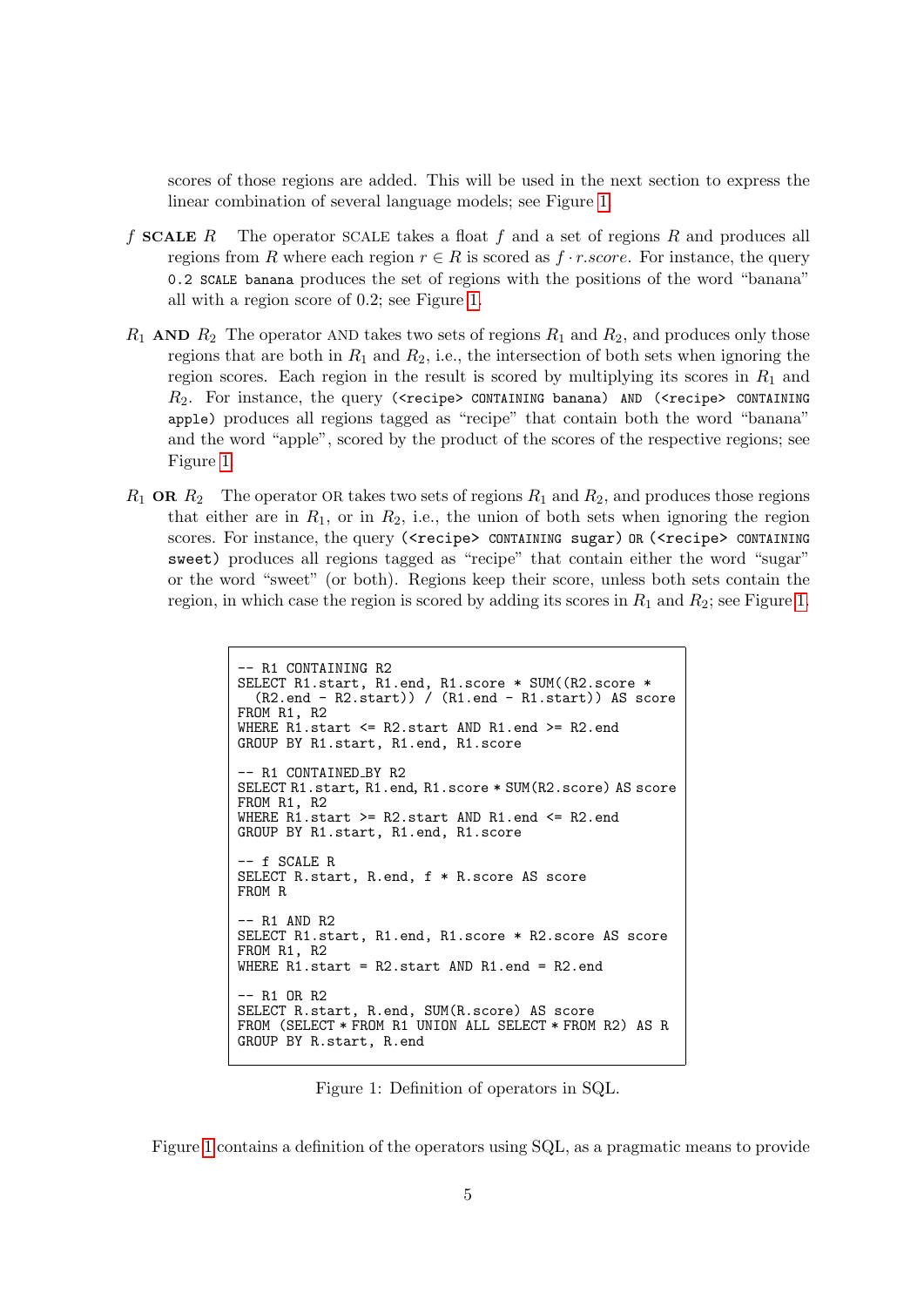a formal definition of the region algebra operators without the need to get into specific mathematical notations. So, we show SQL definitions here for convenience, as we assume most readers are familiar with SQL. The definitions do not suggest in any way that the system should be implemented on top a relational databases system. We implemented the system – without the use of SQL – on top of MonetDB [\[31\]](#page-14-9), but it might as well be implemented using traditional inverted file indexes on the file system.[3](#page-5-1)

A natural application of the region model, is to support structured queries in an XML information retrieval system. The following query is an example XML information retrieval query formulated in NEXI. NEXI [\[54\]](#page-15-5) stands for narrowed extended XPath, a query language that restricts XPath [\[8\]](#page-12-6) by only allowing descendent axis steps, and that extends XPath by a special about operator that ranks the selected nodes by their estimated relevance to the query. NEXI is used to evaluate XML retrieval systems in the Initiative for the Evaluation of XML retrieval (INEX) [\[20\]](#page-13-13). Suppose we want to retrieve sections about "databases" from articles that mention "book review" in either the article title (atl) or the keywords (kwd):

//article[about(.//(atl|kwd), book review)]//sec[about(., databases)]

This can be formulated as follows as a region query:

(<sec> CONTAINING databases) CONTAINED BY (<article> CONTAINING (((<atl> OR <kwd>) CONTAINING book) CONTAINING review))

This approach is followed with success in INEX by the TIJAH system [\[31,](#page-14-9) [35\]](#page-14-10). The expression defines a ranking of the selected nodes. Rewriting the NEXI query to the region expression is not trivial, but relatively easy: TIJAH has a NEXI to region query parser.

In the next section we show the relationship between language modeling ranking definitions and region queries, similar to the relationship between NEXI queries and the region queries.

# <span id="page-5-0"></span>3 Logical queries for complex retrieval tasks

#### 3.1 The simplest unigram language model

As said in the introduction, language models form a general approach to define ranking formulas for retrieval applications. A language model is assigned to every document. The language model of the document defines the probability that the document 'generates' the query. Documents are ranked by this probability. The simplest language modeling approach to information retrieval would be defined by Equation [1.](#page-5-2)

<span id="page-5-2"></span>
$$
P(T_1, T_2, \cdots, T_l | D) = \prod_{i=1}^l P(T_i | D)
$$
\n(1)

It defines the probability of a query of length  $l$  given a document  $D$  as the product of the probabilities of each term  $T_i$   $(1 \leq i \leq l)$  given D. A language model that takes a simple product of terms, i.e., a model that assumes that the probability of one term given a document does not depend on other terms, is called a *unigram* language model. To make this work,

<span id="page-5-1"></span> ${}^{3}$  For readers that do want to implement this on top of a relational DBMS, please note that 'R1.end' clashes with the SQL reserved word 'END' in practical systems.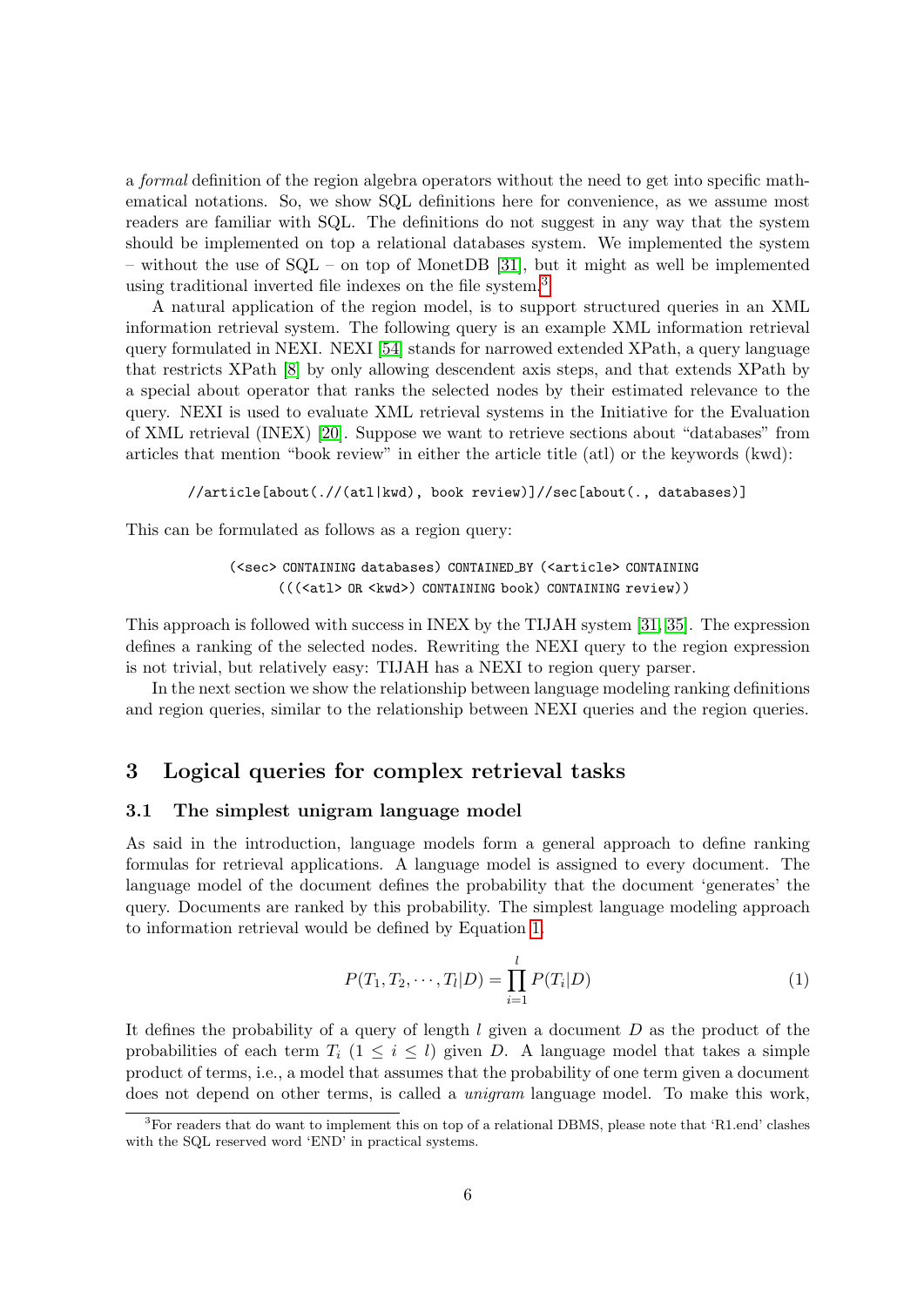we have to define the basic probability measure  $P(T|D)$ ; typically, it would be defined as the number of occurrences of the term  $T$  in the document  $D$ , divided by the total number of terms in the document D. For a practical query, say, retrieve all documents about "db" and " $ir$ ", we would instantiate Equation [1](#page-5-2) as follows:

<span id="page-6-0"></span>
$$
P(T_1 = \mathsf{db}, T_2 = \mathsf{ir}|D) = P(T_1 = \mathsf{db}|D) \cdot P(T_2 = \mathsf{ir}|D) \tag{2}
$$

The right-hand side of the equation corresponds to the following region expression.

<span id="page-6-1"></span>
$$
(\text{} \text{ CONTAINING db}) \text{ AND } (\text{} \text{ CONTAINING ir})
$$
 (3)

This can be shown as follows: The region expression (<doc> CONTAINING db) produces all documents ranked according to  $P(T = db|D)$ , i.e., all regions tagged as <doc>, ranked by the number of occurrences of db in those regions. Similarly, (<doc> CONTAINING ir) produces all documents ranked according to  $P(T = \text{ir}|D)$ . Finally, the operator AND results in the regions tagged as <doc> that are in both operand sets. The score of the result regions is defined as the product of the scores of the same regions in the operands. Here, and in the remaining examples in this section, we assume that <doc> regions do not nest inside each other.

We claim that there is a trivial way to rewrite the right-hand side of Equation [2](#page-6-0) to Equation [3](#page-6-1) while preserving the outcome. This can be shown by simply replacing  $P(x|y)$  by (y CONTAINING x), and the multiplication in Equation [2](#page-6-0) by AND. Regions that are assigned zero probability by the probability measure of Equation [2](#page-6-0) are not retrieved by the region expression of Equation [3.](#page-6-1) So, the region expression selects all y for which  $P(x|y) > 0$ . If the probability measure assigns zero probability to a region then this implies that the corresponding region expression will not retrieve it; and, if a region is not retrieved by a region expression then this implies that its corresponding probability function assigns zero probability to it.

#### 3.2 Linear interpolation smoothing

The simple language model presented in the previous section assigns zero probability to a document unless it contains all query terms. So, if none of the documents contains all terms, the system does not retrieve anything. This behaviour will be appropriate for many practical applications. In fact, it is the default behaviour of web search engines like Google and Yahoo.

For other applications, it might be undesirable to have empty results. When searching collections that are significantly smaller than the web, it is likely that precise queries will not retrieve anything. In practice, language modeling approaches therefore use a technique called "smoothing", i.e., some probability mass is assigned to terms that do not occur in the document. The standard language modeling approach uses a mixture of the document model  $P(T_i|D)$  with a general collection model  $P(T_i|C)$  [\[7,](#page-12-5) [24,](#page-13-2) [29,](#page-13-14) [36,](#page-14-3) [37,](#page-14-11) [50\]](#page-15-6), called *linear* interpolation smoothing.

<span id="page-6-2"></span>
$$
P(T_1, T_2, \cdots, T_l | D) = \prod_{i=1}^l ((1 - \lambda) P(T_i | C) + \lambda P(T_i | D))
$$
\n(4)

The document model  $P(T_i|D)$  assigns zero probability to terms that do not occur in the document D, but the collection model  $P(T_i|C)$  assigns some probability to any term that occurs somewhere in the collection. The collection model probabilities are defined similar to the document model probabilities as: The number of occurrences of the term  $T$  in the total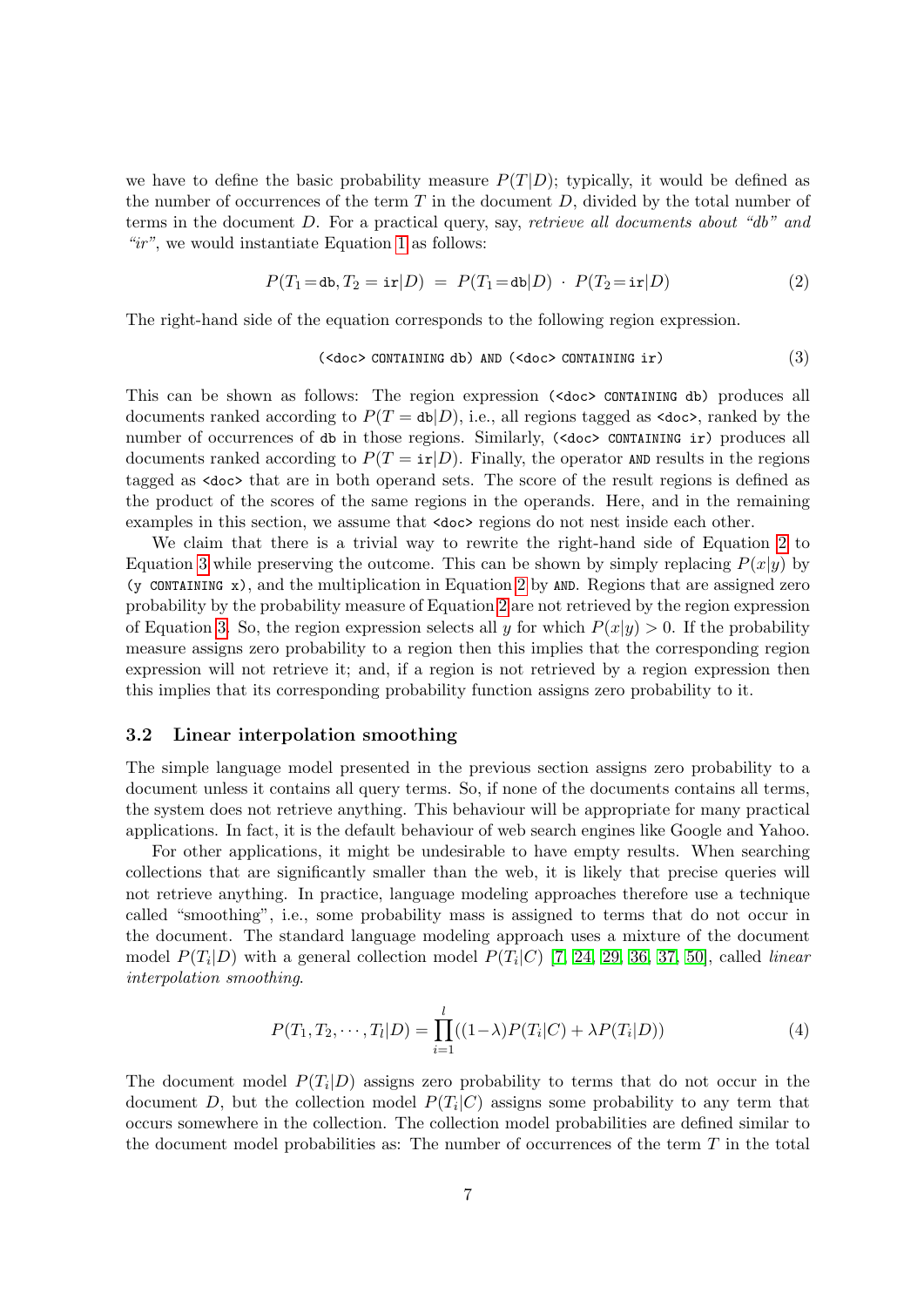collection  $C$ , divided by the total number of terms in the collection  $C$ . The approach needs a parameter  $\lambda$  (0 <  $\lambda$  < 1) which is set empirically.

For our example query, we need some value for  $\lambda$  to instantiate Equation [4.](#page-6-2) Suppose we decide  $\lambda = 0.8$ , then we would rank documents according to:

<span id="page-7-0"></span>
$$
P(T = \text{db}, T = \text{ir}|D) =
$$
  
(0.2 \cdot P(T\_1 = \text{db}|C) + 0.8 \cdot P(T\_1 = \text{db}|D))  
.  
(0.2 \cdot P(T\_2 = \text{ir}|C) + 0.8 \cdot P(T\_2 = \text{ir}|D)) (5)

The equation corresponds to the following region expression, where the text element  $\langle \text{root} \rangle$ corresponds to the collection root, i.e., the whole database.

```
(<doc> CONTAINED BY
 ((0.2 SCALE (<root> CONTAINING db)) OR (0.8 SCALE (<doc> CONTAINING db))))
AND
(<doc> CONTAINED BY
 ((0.2 SCALE (<root> CONTAINING ir)) OR (0.8 SCALE (<doc> CONTAINING ir))))
                                                                                  (6)
```
This can be shown as follows: The region expression (<root> CONTAINING db) results in a set with the single region  $\langle \text{root} \rangle$  with a score equal to the number of occurrences of db in  $\langle \text{root} \rangle$ , i.e.,  $P(T|C)$ . The SCALE operator will multiply the region with 0.2; and the OR will union the region with all document regions (with scores  $P(T|D)$  as in the previous section), multiplied with 0.8 by the SCALE operator. Note, that the OR operator will not actually add  $0.2 \cdot P(T =$  $db|C$  to  $0.8 \cdot P(T = db|D)$ : This will be done by the CONTAINED BY operator: every document region on the left-hand side of this operator matches (because every document region is contained by the collection root). Document regions that are in the set 0.8 SCALE (<doc> CONTAINING db) will get as their final score:  $0.2 \cdot P(T = db|C) + 0.8 \cdot P(T = db|D)$ ; the others will get:  $0.2 \cdot P(T = db|C)$ . The same line of reasoning can be done for the part with the term ir. Finally, the AND operator combines both parts of the query as in the previous section.

Again, we claim there is a trivial way to rewrite the right-hand side of Equation [5](#page-7-0) to Equation [6.](#page-7-1) This can be shown by simply replacing  $P(x|y)$  by (y CONTAINING x), the multiplication operator '·' by AND if both operands are regions, or by SCALE if the first operand is a number; the addition operator  $+$ ' by  $\alpha$ , and by putting "z CONTAINED BY" in front of the expression, where z defines the elements that need to be retrieved.

It might be argued that this very last step – "putting CONTAINED BY in front" – is not a trivial step, and we did not use it in the previous section. However, we might as well use it in the previous section: It is easy to show that (<doc> CONTAINING db) AND (<doc> CONTAINING ir) produces the same regions, with the exact same scores as (<doc> CONTAINED BY (<doc> CONTAINING db)) AND (<doc> CONTAINED BY (<doc> CONTAINING ir)), because the elements on the left-hand side of both CONTAINED BY operators all have unit score, and because elements on the lefthand side are nested in at most one region from the right-hand side of the CONTAINED BY operator. So, the general procedure that rewrites probability measures to region expressions should use the CONTAINED BY operator for every query term. Equivalences between region expressions will be addressed briefly in Section [4.1.](#page-10-1)

## 3.3 Video shot retrieval using speech transcripts

Now that we showed linear interpolation smoothing, it is easy to generalise this to any linear combination of language models. Such models have been quite successful in spoken document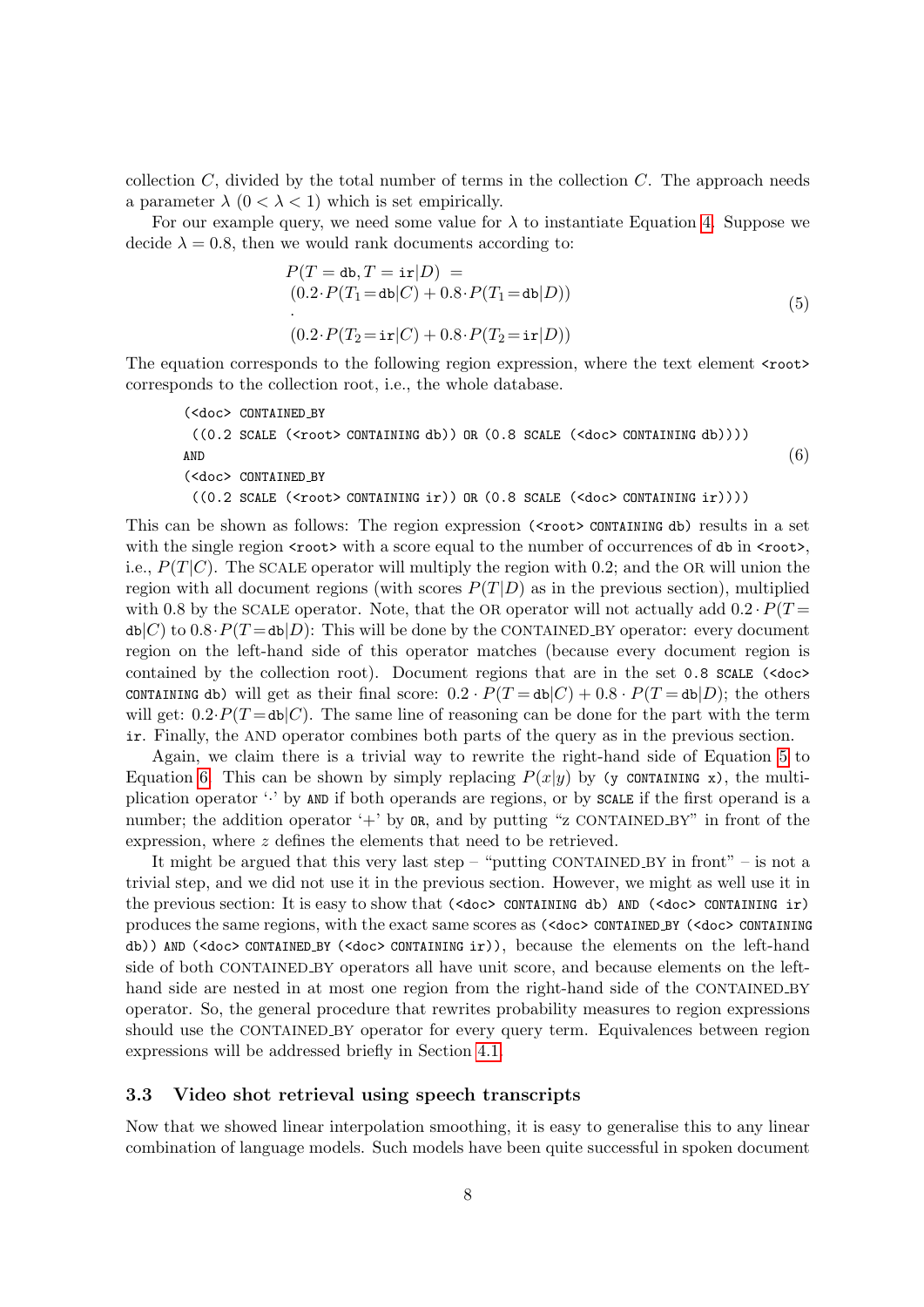retrieval for retrieving video shots [\[15,](#page-13-12) [25\]](#page-13-5), where videos are modeled as sequences of scenes, each consisting of sequences of shots. The language model mixes four different levels of the video hierarchy: shots, scenes, complete videos and the total collection as:

$$
P(T_1, T_2, \cdots, T_l| Shot) =
$$
  
\n
$$
\prod_{i=1}^{l} (\alpha P(T_i|C) + \beta P(T_i|Video) + \gamma P(T_i|Seene) + \delta P(T_i| Shot))
$$
\n(7)

where  $\alpha + \beta + \gamma + \delta = 1$ . The main idea behind this approach is that a good shot contains the query terms, and is part of a scene that contains the query terms, which is part of a video that contains even more of the query terms. Suppose we are looking for the exact shots in a collection of videos where a knight says "ni",<sup>[4](#page-8-0)</sup> and we take  $\alpha = 0.18$ ,  $\beta = 0.02$ ,  $\gamma = 0.4$ , and  $\delta = 0.4$  then the shots would be ranked according to:

<span id="page-8-2"></span>
$$
P(T = \text{ni}| Shot) =
$$
  
(0.18 \t\t\t $P(T = \text{ni}|C) + 0.02 \cdot P(T = \text{ni}|Video)$   
+ 0.4 \t\t\t $P(T = \text{ni}|Score) + 0.4 \cdot P(T = \text{ni}|Short)$ ) (8)

which corresponds to the following region expression.

```
<shot> CONTAINED BY
```

```
((0.18 SCALE (<root> CONTAINING ni)) OR (0.02 SCALE (<video> CONTAINING ni))
 OR (0.4 SCALE (<scene> CONTAINING ni)) OR (0.4 SCALE (<shot> CONTAINING ni)))
                                                                                   (9)
```
Showing that the region expression of Equation [9](#page-8-1) retrieves and ranks video shots according to Equation [8](#page-8-2) is done as in the previous section.

## 3.4 Web retrieval with page priors

For web retrieval, non-content information like the number of hyperlinks pointing to a web page, or the form of the URL are good indicators of the importance of a page. Such approaches can be modeled by so-called document priors  $P(D)$  that do not depend on the query [\[27,](#page-13-11) [28,](#page-13-4) [39\]](#page-14-8). Document priors are calculated once for the entire collection, stored in the system and then used to enhance retrieval results for every query. A good example of such an approach is Google's PageRank algorithm [\[10\]](#page-12-7).

Document priors are motivated as follows. Instead of ranking documents by the probability that they generate the query, it makes more sense to rank them by  $P(D|T_1, T_2, \dots, T_l)$ : The probability that D is relevant given the query  $T_1, T_2, \dots, T_l$  of length l. According to Bayes' rule:

$$
P(D|T_1, T_2, \cdots, T_l) = \frac{P(D) \cdot P(T_1, T_2, \cdots, T_l|D)}{P(T_1, T_2, \cdots, T_l)} \propto P(D) \cdot \prod_{i=1}^l P(T_i|D)
$$
\n(10)

The denominator,  $P(T_1, T_2, \dots, T_l)$ , does not depend on D and can therefore be dropped, but document prior,  $P(D)$ , cannot be dropped unless it is uniformly distributed over all

<span id="page-8-0"></span><sup>4</sup>From the movie "Monty Python and the Holy Grail"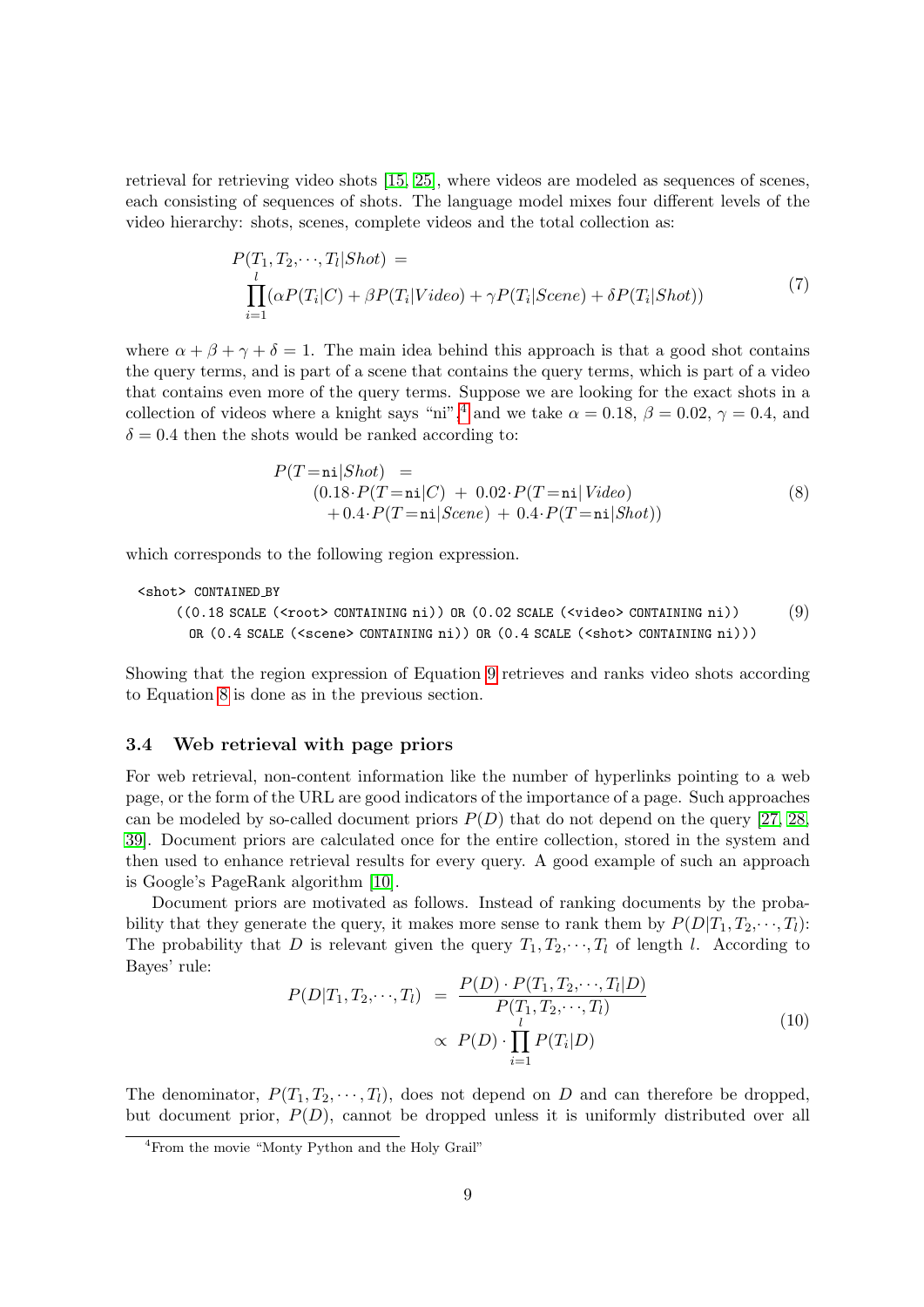documents. Suppose we are looking for the entry page of Google. Documents will be ranked as follows.

<span id="page-9-0"></span>
$$
P(D|T = \text{google}) \propto P(D) \cdot P(T = \text{google}|D)
$$
\n(11)

To follow this approach, the system needs to have some means to store text elements with their prior probability. Suppose an application program calculated the PageRank of each crawled web page resulting in probabilities  $P(D)$  (or any number proportional to the probabilities, see [\[10\]](#page-12-7)) for each document region, which is stored as \$PageRank. The dollar sign is used to denote a region set that is stored by the system for later use. The set is used in the query as follows.

<span id="page-9-1"></span> $PageRank AND (*doc* > CONTAINING Google)$  (12)

We believe the correspondence between Equation [11](#page-9-0) and [12](#page-9-1) is obvious. As before, the query \$PageRank AND (<doc> CONTAINED BY (<doc> CONTAINING google)) would be a more general query that produces the exact same results.

## 3.5 Cross-language information retrieval

In cross-language information retrieval, a collection in one language, e.g. English, is searched by querying it in another language, e.g. Dutch. A language modeling approach to crosslanguage retrieval ranks documents by the probability  $P(S_1, S_2, \dots, S_l | D)$  of generating a Dutch query  $S_1, S_2, \dots, S_l$  of length l from the English document D. This is modeled by the following procedure: first an English word  $T$  is generated from a document with probability  $P(T|D)$ , then the English term is translated to Dutch independently from the document it was generated from, so with probability  $P(S|T)$ , resulting in [\[7,](#page-12-5) [23,](#page-13-3) [56\]](#page-15-4):

<span id="page-9-2"></span>
$$
P(S_1, S_2, \cdots, S_l | D) = \prod_{i=1}^{l} \sum_{j=1}^{V} (P(S_i | T_j) P(T_j | D))
$$
\n(13)

where  $P(T_j|D)$  is again the document language model, and  $P(S_i|T_j)$  is a translation model defining the probabilities of the source language words (for instance Dutch in case of a Dutch query) given the target language words (English if the collection being searched is English), and where  $V$  is the size of the target language vocabulary. Such a model is used as follows: Given a Dutch query  $S_1, S_2, \dots, S_l$ , every word might have several possible translations in English. Suppose we want to use the Dutch query gebroken hart (English: "broken heart") to search for English documents. The application program would consult its dictionary to determine that there are two possible English translations for the Dutch word "gebroken": "broken" and "fractured". The probability of translating "broken" to "gebroken", i.e.  $P(S =$ gebroken $T =$  broken) might be estimated as 1.0, for instance because from example texts we know that the English word "broken" is always translated to "gebroken"; and the probability of translating "fractured" to "gebroken", i.e.  $P(S = \text{gebroken}|T = \text{fractured})$  might be estimated as 0.2 (note that the two probabilities do not need to sum up to 1). In this case, an instantiation of Equation [13](#page-9-2) would be:

<span id="page-9-3"></span>
$$
P(S_1 = \text{gebroken}, S_2 = \text{hart}|D) =
$$
  
(1.0 · P(T<sub>1</sub> = \text{broken}|D) + 0.2 · P(T<sub>1</sub> = \text{fractured}|D))  
·  
(0.5 · P(T<sub>2</sub> = \text{heart}|D) + 0.1 · P(T<sub>2</sub> = \text{ticker}|D)) (14)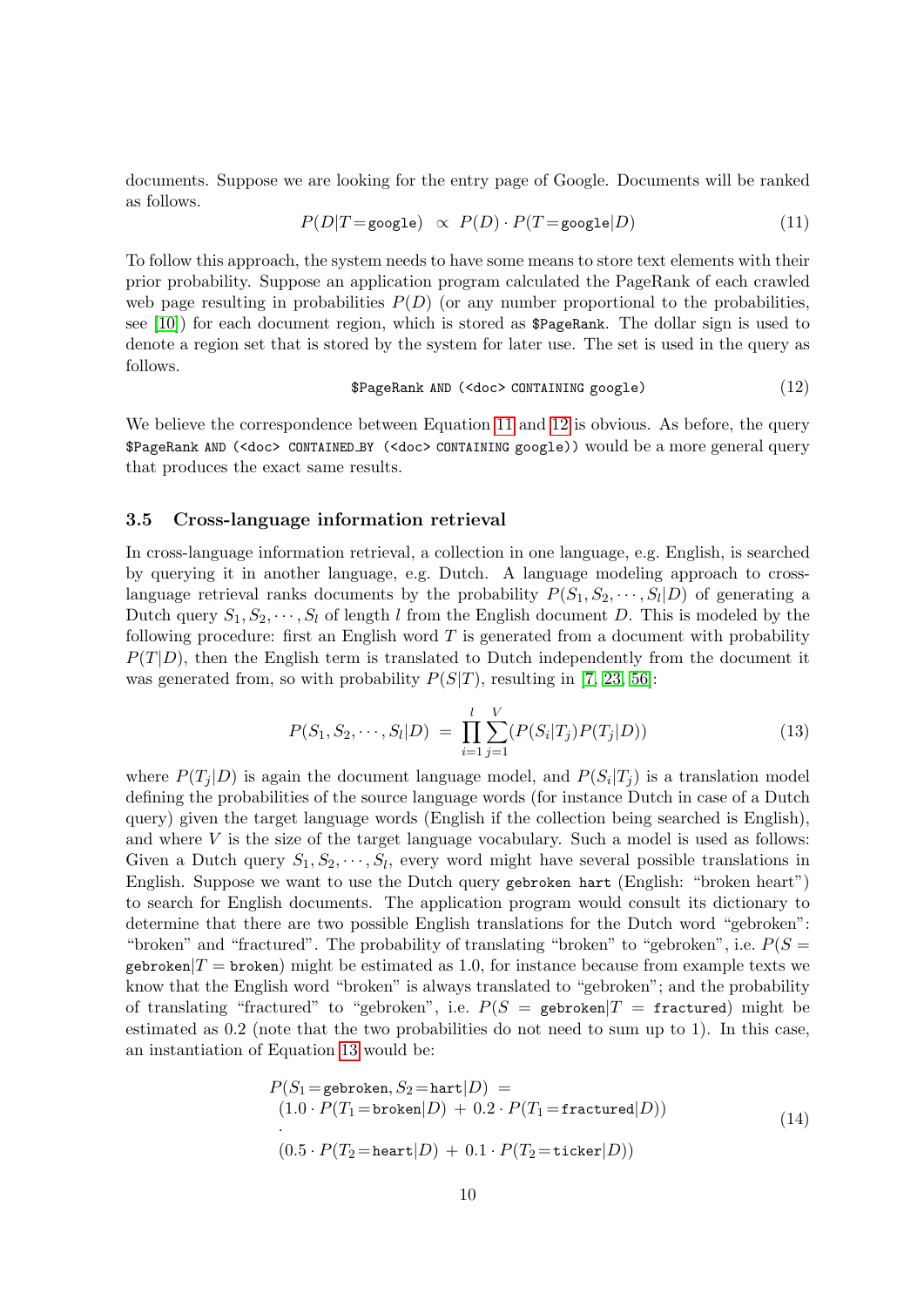So, the sum over the whole target language vocabulary will in practice be a sum over the possible translations only (those for which  $P(S|T) > 0$ ). The probability function corresponds to the following region expression.

<span id="page-10-2"></span>((1.0 SCALE (<doc> CONTAINING broken)) OR (0.2 SCALE (<doc> CONTAINING fractured))) AND (15)

((0.5 SCALE (<doc> CONTAINING heart)) OR (0.1 SCALE (<doc> CONTAINING ticker)))

Equation [15](#page-10-2) can be generated from [14](#page-9-3) as shown in the previous sections.

## <span id="page-10-0"></span>4 Discussion, open issues and future work

In this report, we presented a unified region model / language model approach and showed its expressiveness for a wide range of applications of language modeling: ad-hoc retrieval, smoothing, video retrieval, web search and cross-language retrieval. In the past, we have developed separate prototype retrieval systems for these approaches. Developing these prototype systems meant we had to reimplement parts of our system: reimplementing APIs, introducing new APIs, introducing new query languages, introducing new indexes, introducing new storage structures, etc. This report shows that such approaches can be supported by a single retrieval system that responds to a simple query language that hides implementation details of information retrieval approaches from the application developer.

The relationship between the region queries and the language modeling probability functions might seem trivial because we "hard-wired" the language modeling probability definition in the CONTAINING operator, but we believe it is remarkable: Note that the language modeling probability functions are arithmetic expressions that define the probability of a single document D. However, the region queries are algebraic expressions for processing sets of documents (regions) instead of single documents. Since the region query language forms a "bulk algebra", experiences from relational database system design can be used to develop efficient implementations of such a system, possibly up to a point where applications run as fast as, or possibly even faster than, the dedicated prototypes we developed in the past.

#### <span id="page-10-1"></span>4.1 Query optimization

The queries presented in Section [2](#page-3-0) are close to the language modeling probability functions. However, there exist alternative expressions of the queries that produce equivalent results but that might be easier to process by the system. Based on a study into equivalence relations for region models [\[34\]](#page-14-12), we conjecture that the following expressions are alternatives for the expressions presented in Section [2:](#page-3-0) (<doc> CONTAINING db) CONTAINING ir is an alternative for Equation [3;](#page-6-1) (<doc> CONTAINED BY (((0.2 SCALE <root>) OR (0.8 SCALE <doc>)) CONTAINING db)) CONTAINED BY (((0.2 SCALE <root>) OR (0.8 SCALE <doc>)) CONTAINING ir) is an alterna-tive for Equation [6;](#page-7-1) <shot> CONTAINED\_BY (((0.18 SCALE <root>) OR (0.02 SCALE <video>) OR (0.4 SCALE <scene>) OR (0.4 SCALE <shot>)) CONTAINING ni) is an alternative for Equation [9;](#page-8-1) \$PageRank CONTAINING google is an alternative for Equation [12;](#page-9-1) finally (<doc> CONTAINING (broken OR (0.2 SCALE fractured))) CONTAINING ((0.5 SCALE heart) OR (0.1 SCALE ticker)) is an alternative for Equation [15.](#page-10-2)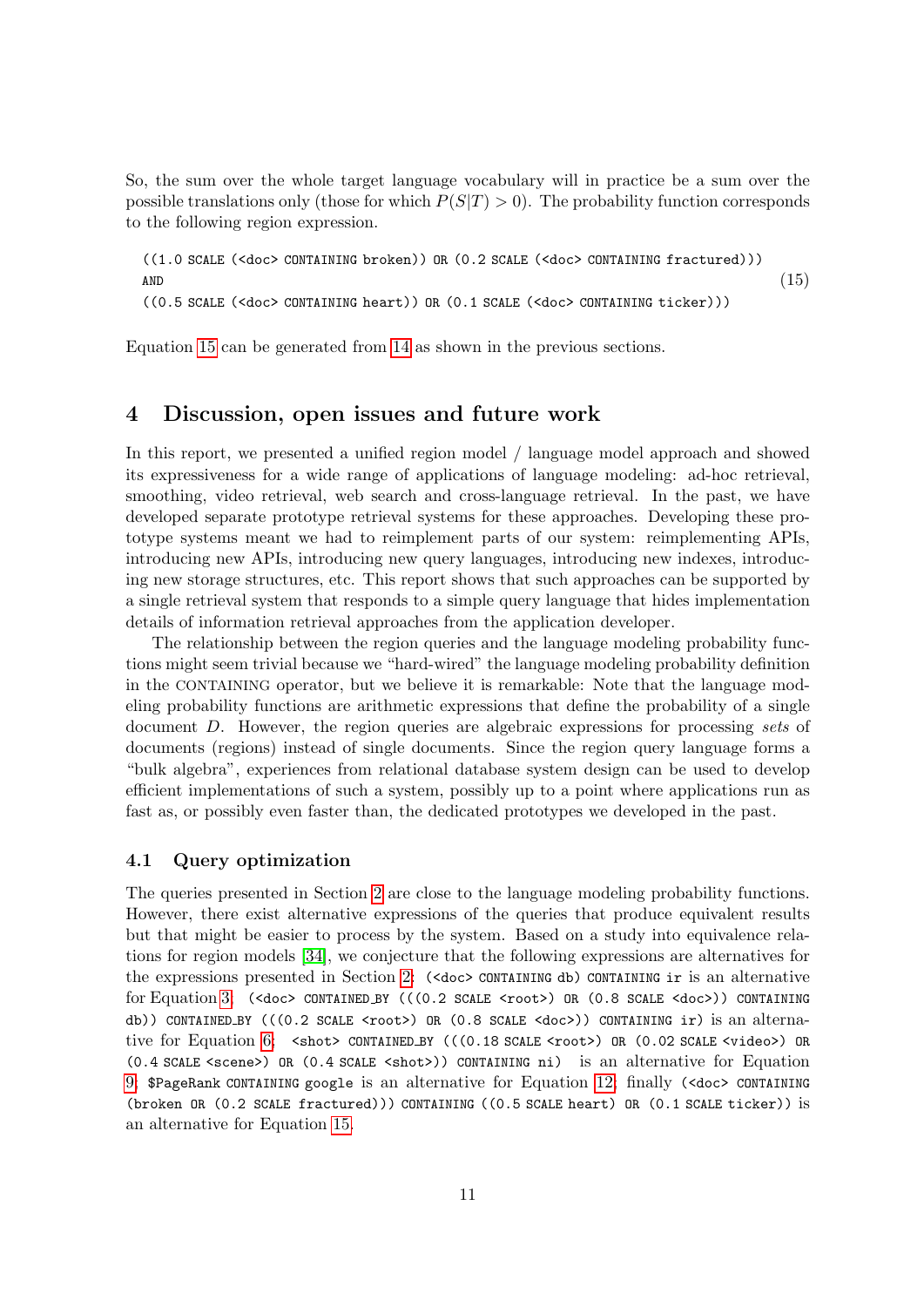Additionally, query optimization would involve choosing concrete evaluation methods attached to each operation, estimating the costs of each method, and choosing the fastest plan. Ramírez and De Vries [\[44\]](#page-14-13) present preliminary results.

## 4.2 Towards existing XML query languages

It can be argued that region models are simple predecessors of models underlying XML query languages like XPath [\[8\]](#page-12-6) and XQuery [\[9\]](#page-12-8). That is, operators like CONTAINED BY and CONTAINING can be seen as ancestor and descendent axis steps, as well as the function fn:contains in XPath. It would be relatively easy to add other XPath axis steps to the query language if we specify how regions are nested, for instance by requiring that a region has a level (the depth in the XML tree) as well as a start, end, and score.

XML and its subsequent standards like XPath and XQuery have initiated a lot of research into XML database systems with dedicated workshops and symposia like DataX [\[33\]](#page-14-14) and XSym [\[6\]](#page-12-9). Our implementation of the region approach is quite similar to implementations of XML databases that use relational database technology and a numbering of the XML nodes [\[52\]](#page-15-7). Interestingly, the word positions that belong to the region start and region end of an XML element are respectively in pre-order and post-order as in the XML database implementation proposed by Grust [\[22\]](#page-13-15). Our prototype system TIJAH uses part of the code of the PathFinder XML database system [\[53\]](#page-15-8). In the future, both systems might be integrated following the XQuery full-text standard [\[2,](#page-12-10) [3\]](#page-12-11).

#### 4.3 Towards new applications of XML

Some people have argued that existing XML query languages like XPath [\[8\]](#page-12-6) and XQuery [\[9\]](#page-12-8) are too powerful for simple XML information retrieval functionality [\[54\]](#page-15-5). Others have argued that existing query languages are not powerful enough. For instance Ogilvie [\[38\]](#page-14-15) illustrates a system that answers queries like "Who killed Abraham Lincoln" by a query that returns those  $\epsilon$  person> elements that directly precede the word killed, which directly precedes another <person> element containing lincoln. Such a query would be hard, if not impossible, to express in existing XML query languages. A solution might be the introduction of a special gluing operator in our region model approach, let's call it ADJ for "adjacent", which can glue regions to form bigger regions. Such an operator might be used for phrases, but also to glue for instance two paragraphs together to form a region that spans two paragraphs. We have implemented such a gluing operator in our video retrieval system that, lacking a reliable scene detector, glues adjacent shots together to represent a scene [\[25\]](#page-13-5).

#### 4.4 Beyond XML

Ogilvie [\[38\]](#page-14-15) also makes a case for allowing several hierarchies of possibly overlapping elements which combined would no longer form a tree. This need is illustrated as well by Burkowski [\[11\]](#page-12-2), by people studying the bible [\[17\]](#page-13-16), and it is picked up by several initiatives to extend XML [\[42,](#page-14-16) [51\]](#page-15-9). The region approach described here would support querying of such representations quite naturally.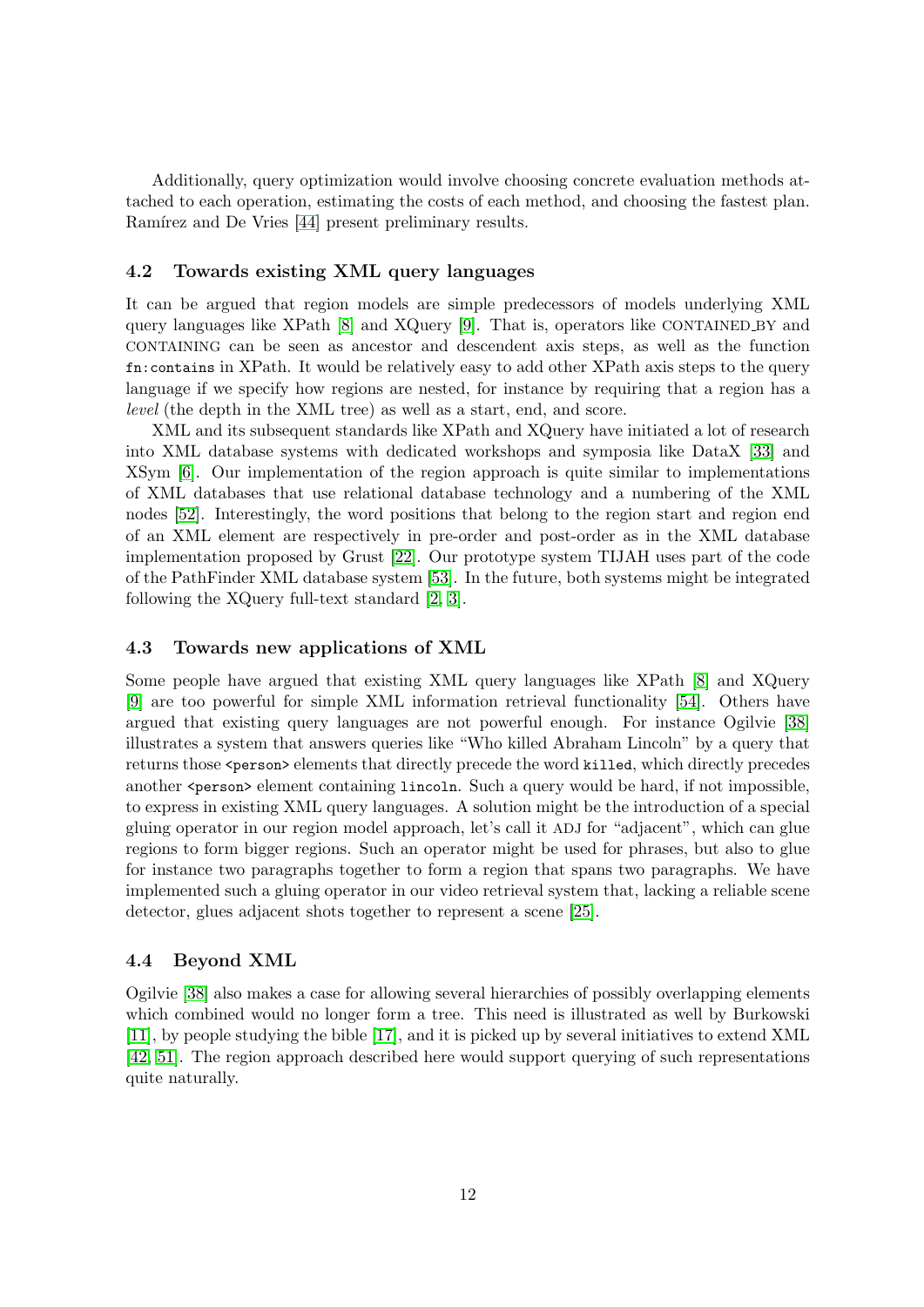# Acknowledgements

Djoerd Hiemstra was supported by the Dutch BSIK program MultimediaN: Semantic Multimedia Access. Vojkan Mihajlović was supported by the Netherlands Organisation for Scientific Research (NWO project 612.061.210). We like to thank Henk Ernst Blok for fruitful discussions on region algebras, and Maarten Fokkinga and Thijs Westerveld (CWI, Amsterdam) for helpful comments on the report.

# References

- <span id="page-12-1"></span>[1] G. Amati and C.J. van Rijsbergen. Probabilistic models of information retrieval based on measuring the divergence from randomness. ACM Transactions on Information Systems, 20(4):357–389, 2002.
- <span id="page-12-10"></span>[2] S. Amer-Yahia, C. Botev, S. Buxton, P. Case, J. Doerre, D. McBeath, M. Rys, and J. Shanmugasundaram. XQuery 1.0 and XPath 2.0 full-text working draft. Technical Report, Word Wide Web Consortium, April 2005. http://www.w3.org/TR/xquery-fulltext/.
- <span id="page-12-11"></span>[3] S. Amer-Yahia, C. Botev, and J. Shanmugasundaram. TexQuery: A full-text search extension to XQuery. In Proceedings of the 13th conference on World Wide Web, pages 583–594, 2004.
- <span id="page-12-4"></span>[4] R. Baeza-Yates and G. Navarro. Proximal nodes: A model to query document databases by content and structure. ACM Transactions on Information Systems, 15(4):401–435, 1997.
- <span id="page-12-0"></span>[5] R.A. Baeza-Yates and B. Ribeiro-Neto. Modern Information Retrieval. Addison-Wesley, 1999.
- <span id="page-12-9"></span>[6] Z. Bellahsene, T. Milo, M. Rys, D. Suciu, and R. Unland, editors. Proceedings of the 2nd International XML Database Symposium (XSym), Lecture Notes in Computer Science 3186. Springer, 2004.
- <span id="page-12-5"></span>[7] A. Berger and J. Lafferty. Information retrieval as statistical translation. In Proceedings of the 22nd ACM Conference on Research and Development in Information Retrieval (SIGIR), pages 222–229, 1999.
- <span id="page-12-6"></span>[8] A. Berglund, S. Boag, D. Chamberlin, M. Fernandez, M. Kay, J. Robie, and J. Simeon. XML path language (XPath) 2.0. Technical Report, World Wide Web Consortium, 2005. http://www.w3.org/TR/xpath20/.
- <span id="page-12-8"></span>[9] S. Boag, D. Chamberlin, M. Fernandez, D. Florescu, J. Robie, and J. Simeon. XQuery 1.0: An XML query language. Technical Report, World Wide Web Consortium, 2005. http://www.w3.org/TR/xquery/.
- <span id="page-12-7"></span>[10] S. Brin and L. Page. The anatomy of a large-scale hypertextual Web search engine. Computer Networks and ISDN Systems, 30(1-7):107–117, 1998.
- <span id="page-12-2"></span>[11] F.J. Burkowski. Retrieval activities in a database consisting of heterogeneous collections of structured texts. In Proceedings of the ACM Conference on Research and Development in Information Retrieval (SIGIR), pages 112–125, 1992.
- <span id="page-12-3"></span>[12] C.L.A. Clarke, G.V. Cormack, and F.J. Burkowski. Algebra for structured text search and a framework for its implementation. The Computer Journal, 38(1):43–56, 1995.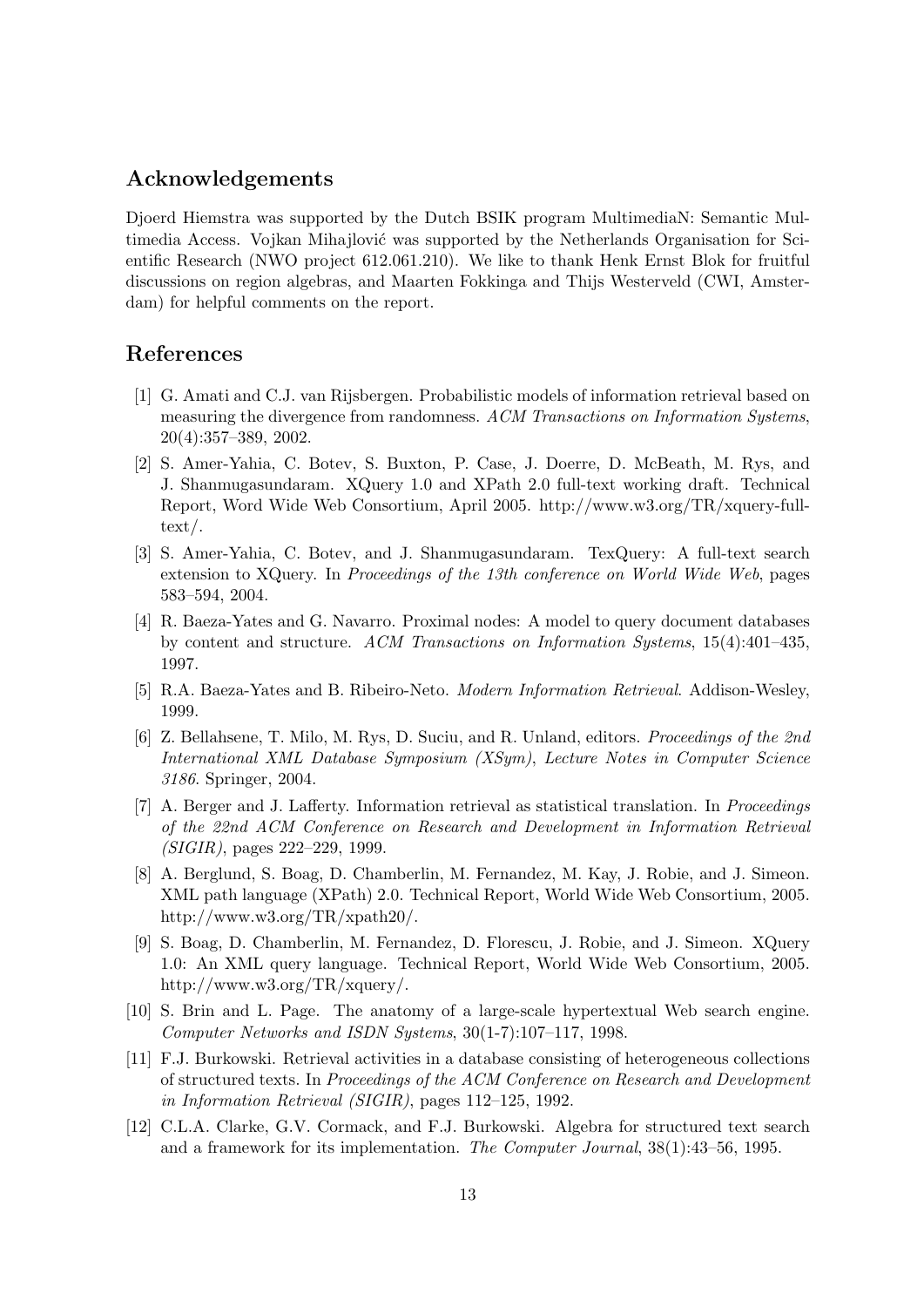- <span id="page-13-0"></span>[13] E.F. Codd. A relational model of data for large shared data banks. Communications of the ACM, 1970.
- <span id="page-13-9"></span>[14] M. Consens and T. Milo. Algebras for querying text regions. In Proceedings of the ACM Conference on Principles of Database Systems (PODS), pages 11–22, 1995.
- <span id="page-13-12"></span>[15] E. Cooke, P. Ferguson, G. Gaughan, C. Gurrin, G.J.F. Jones, H. Le Borgue, H. Lee, S. Marlow, K. McDonald, M. McHugh, N. Murphy, N.E. O'Connor, N. O'Hare, S. Rothwell, A.F. Smeaton, and P. Wilkins. TRECVID 2004 experiments in Dublin City University. In Proceedings of the TRECVID workshop, 2005.
- <span id="page-13-1"></span>[16] C.J. Date. An introduction to database systems. Addison-Wesley, 1981.
- <span id="page-13-16"></span>[17] S. DeRose. Markup overlap: A review and a horse. In Proceedings of the fifth Conference on Extreme Markup Languages, 2004.
- <span id="page-13-7"></span>[18] N. Fuhr. Models for integrated information retrieval and database systems. Data Engineering Bulletin. Special issue of integrating text retrieval and databases, pages 3–13, 1996.
- <span id="page-13-6"></span>[19] N. Fuhr. Towards data abstraction in networked information retrieval systems. Information Processing and Management, 35(2):101–119, 1999.
- <span id="page-13-13"></span>[20] N. Fuhr, S. Malik, and M. Lalmas. Overview of the initiative for the evaluation of XML retrieval. In Proceedings of the 3rd Initiative on the Evaluation of XML Retrieval (INEX). Springer Lecture Notes in Computer Science (LNCS 3493), 2005.
- <span id="page-13-8"></span>[21] N. Fuhr and T. Rölleke. HySpirit - a probabilistic inference engine for hypermedia retrieval in large databases. In Proceedings of the 6th International Conference on Extending Database Technology (EDBT), pages 24–38, 1998.
- <span id="page-13-15"></span>[22] T. Grust. Accelerating XPath location steps. In Proceedings of the ACM international conference on management of data (SIGMOD), pages 109–120, 2002.
- <span id="page-13-3"></span>[23] D. Hiemstra and F.M.G. de Jong. Disambiguation strategies for cross-language information retrieval. In Proceedings of the third European Conference on Research and Advanced Technology for Digital Libraries (ECDL), pages 274–293, 1999.
- <span id="page-13-2"></span>[24] D. Hiemstra and W. Kraaij. Twenty-One at TREC-7: Ad-hoc and cross-language track. In Proceedings of the seventh Text Retrieval Conference (TREC), pages 227–238. 1999.
- <span id="page-13-5"></span>[25] T. Ianeva, L. Boldareva, T. Westerveld, R. Cornacchia, D. Hiemstra, and A.P. de Vries. Probabilistic approaches to video retrieval. In *Proceedings of the TRECVID workshop*, 2005.
- <span id="page-13-10"></span>[26] J. Jaakkola and P. Kilpelainen. Nested text-region algebra. Technical Report CR-1999-2, Department of Computer Science, University of Helsinki, 1999.
- <span id="page-13-11"></span>[27] J. Kamps, G. Mishne, and M. de Rijke. Language models for searching in web corpora. In Proceedings of the 13th Text Retrieval Conference (TREC-13), 2005.
- <span id="page-13-4"></span>[28] W. Kraaij, T. Westerveld, and D. Hiemstra. The importance of prior probabilities for entry page search. In Proceedings of the ACM Conference on Research and Development in Information Retrieval (SIGIR), 2002.
- <span id="page-13-14"></span>[29] J. Lafferty and C. Zhai. Document language models, query models, and risk minimization. In Proceedings of the ACM Conference on Research and Development in Information Retrieval (SIGIR), pages 111–119, 2001.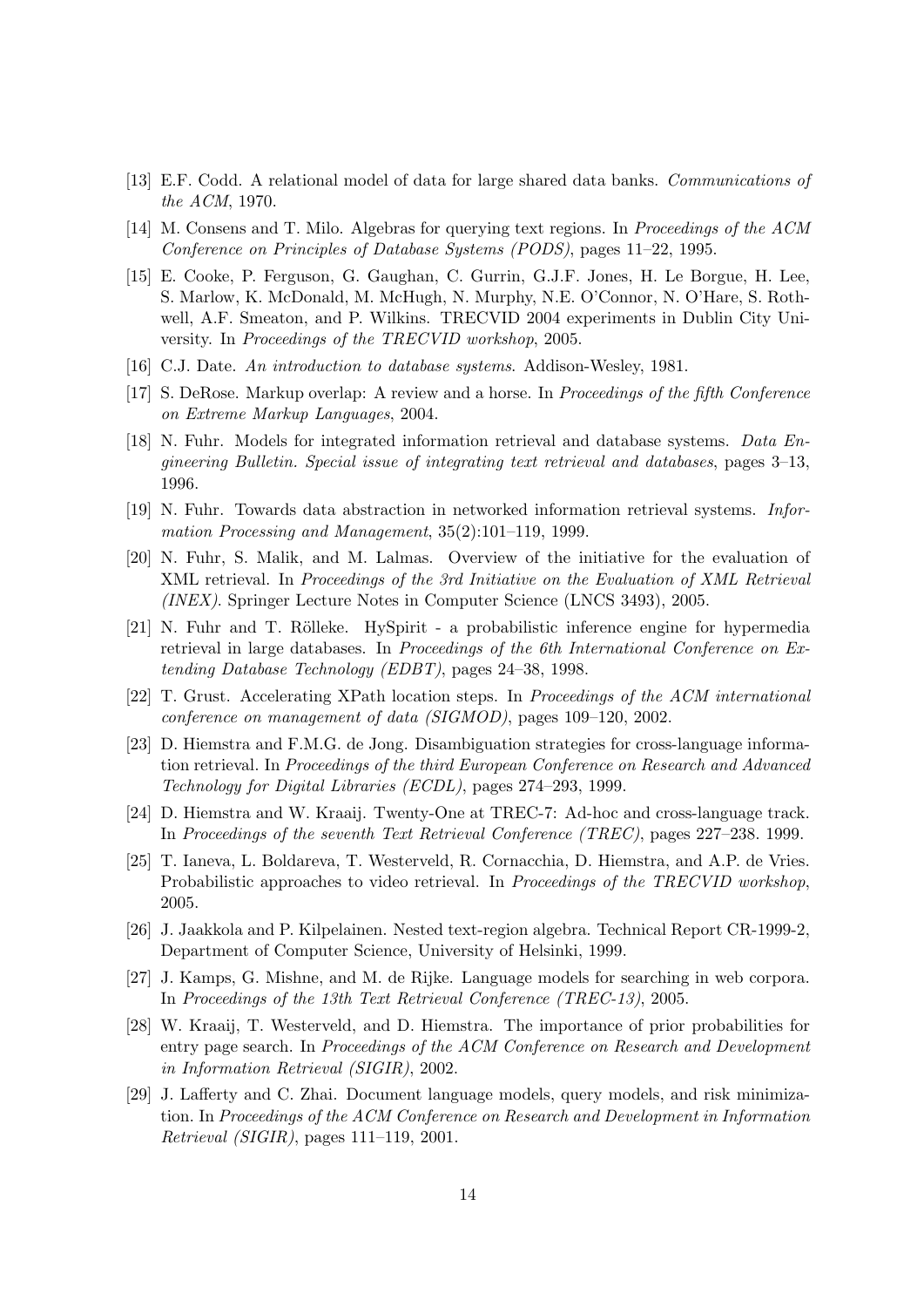- <span id="page-14-7"></span>[30] V. Lavrenko, M. Choquette, and W.B. Croft. Cross-lingual relevance models. In Proceedings of the ACM Conference on Research and Development in Information Retrieval (SIGIR), pages 175–182, 2002.
- <span id="page-14-9"></span>[31] J. List, V. Mihajlović, G. Ramírez, A.P. de Vries, D. Hiemstra and H.E Blok. TIJAH: Embracing information retrieval methods in XML databases. Information Retrieval Journal 8(4):547–570, Kluwer, 2005.
- <span id="page-14-5"></span>[32] K. Masuda. A ranking model of proximal and structural text retrieval based on region algebra. In Proceedings of the ACL-2003 Student Research Workshop, pages 50–57, 2003.
- <span id="page-14-14"></span>[33] M. Mesiti, B. Catania, G. Guerrini, and A. Chaudhri. Report on the EDBT'04 workshop on database technologies for handling XML information on the web. SIGMOD Record, 33(2), 2004.
- <span id="page-14-12"></span>[34] V. Mihajlović, D. Hiemstra, H.E. Blok, and P.M.G. Apers. An XML-IR-DB sandwich: Is it better with an algebra in between? In Proceedings of the joint SIGIR workshop on XML, Information Retrieval and Databases, pages 39–46, 2004.
- <span id="page-14-10"></span>[35] V. Mihajlović, G. Ramírez, A.P. de Vries, D. Hiemstra and H.E. Blok. TIJAH at INEX 2004: Modeling phrases and relevance feedback. In Proceedings of the Initiative on the Evaluation of XML Retrieval (INEX). Springer LNCS 3493, 2005.
- <span id="page-14-3"></span>[36] D.R.H. Miller, T. Leek, and R.M. Schwartz. A hidden Markov model information retrieval system. In Proceedings of the 22nd ACM Conference on Research and Development in Information Retrieval (SIGIR), pages 214–221, 1999.
- <span id="page-14-11"></span>[37] K. Ng. A maximum likelihood ratio information retrieval model. In Proceedings of the eighth Text Retrieval Conference (TREC). 2000.
- <span id="page-14-15"></span>[38] P. Ogilvie. Retrieval using structure for question answering. In Proceedings of the Twente Data Management Workshop (TDM), 2004.
- <span id="page-14-8"></span>[39] P. Ogilvie and J. Callan. Combining structural information and the use of priors in mixed named-page and homepage finding. In Proceedings of the 12th Text Re- trieval Conference (TREC), pages 177–184, 2004.
- <span id="page-14-2"></span>[40] P. Ogilvie and J.P. Callan. Experiments using the Lemur toolkit. In Proceedings of the tenth Text Retrieval Conference, TREC-10, pages 103–108. 2002.
- <span id="page-14-1"></span>[41] I. Ounis, G. Amati, V. Plachouras, B. He, C. MacDonald, and D. Johnson. Terrier information retrieval platform. In Proceedings of the 27th European Conference on Information Retrieval, ECIR-05, 2005.
- <span id="page-14-16"></span>[42] W. Piez. Half-steps toward LMNL. In Proceedings of the Conference on Extreme Markup Languages, 2004.
- <span id="page-14-4"></span>[43] J.M. Ponte and W.B. Croft. A language modeling approach to information retrieval. In Proceedings of the ACM Conference on Research and Development in Information Retrieval (SIGIR), pages 275–281, 1998.
- <span id="page-14-13"></span>[44] G. Ramírez and A.P. de Vries. Combining indexing schemes to accelerate querying XML on content and structure. In Proceedings of the Twente Data Management Workshop  $(TDM)$ , 2004.
- <span id="page-14-0"></span>[45] C.J. van Rijsbergen. Information Retrieval, second edition. Butterworths, 1979.
- <span id="page-14-6"></span>[46] S.E. Robertson and K. Sparck-Jones. Relevance weighting of search terms. Journal of the American Society for Information Science, 27:129–146, 1976.